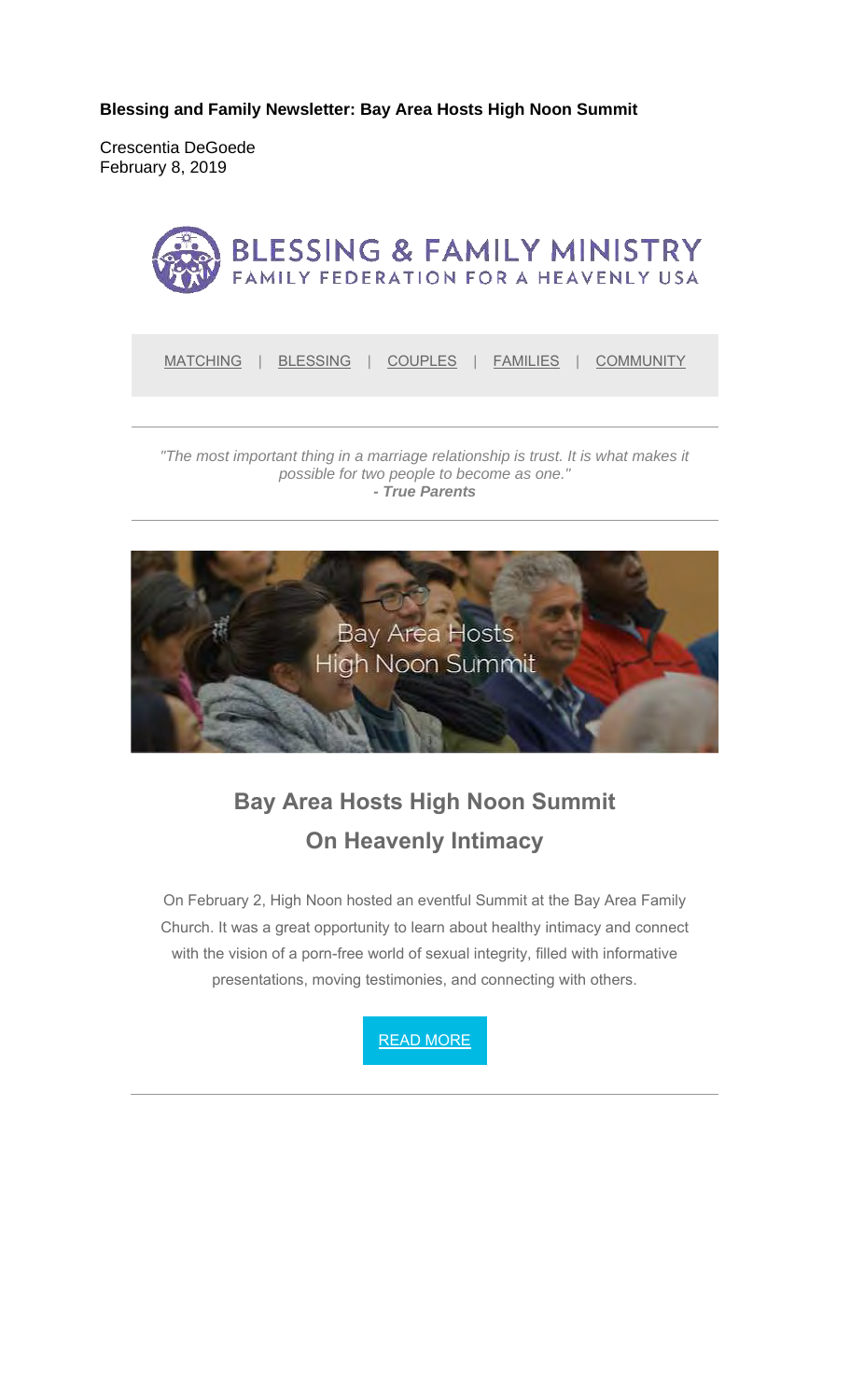

## **Spiritual Partnerships: Soul-Mates or Whole-Mates? • Debby Gullery**

The idea of soul-mates conjures up notions of chance and luck and infers a lack of personal responsibility. And that can block us from looking at ourselves and at how we might need to grow and change...

READ ARTICLE



## **[Article] Give Your Child the Gift of Connection**

Connection is why we're here; it is what gives purpose and meaning to our lives… Connection is the energy that is created between people when they feel seen, heard and valued: when they can give and receive without judgment.

READ ARTICLE



## **Coaching Group for Young Parents! • With Myrna Lapres**

How would you like to join a group of young parents with Myrna's coaching group for parents?

LEARN MORE